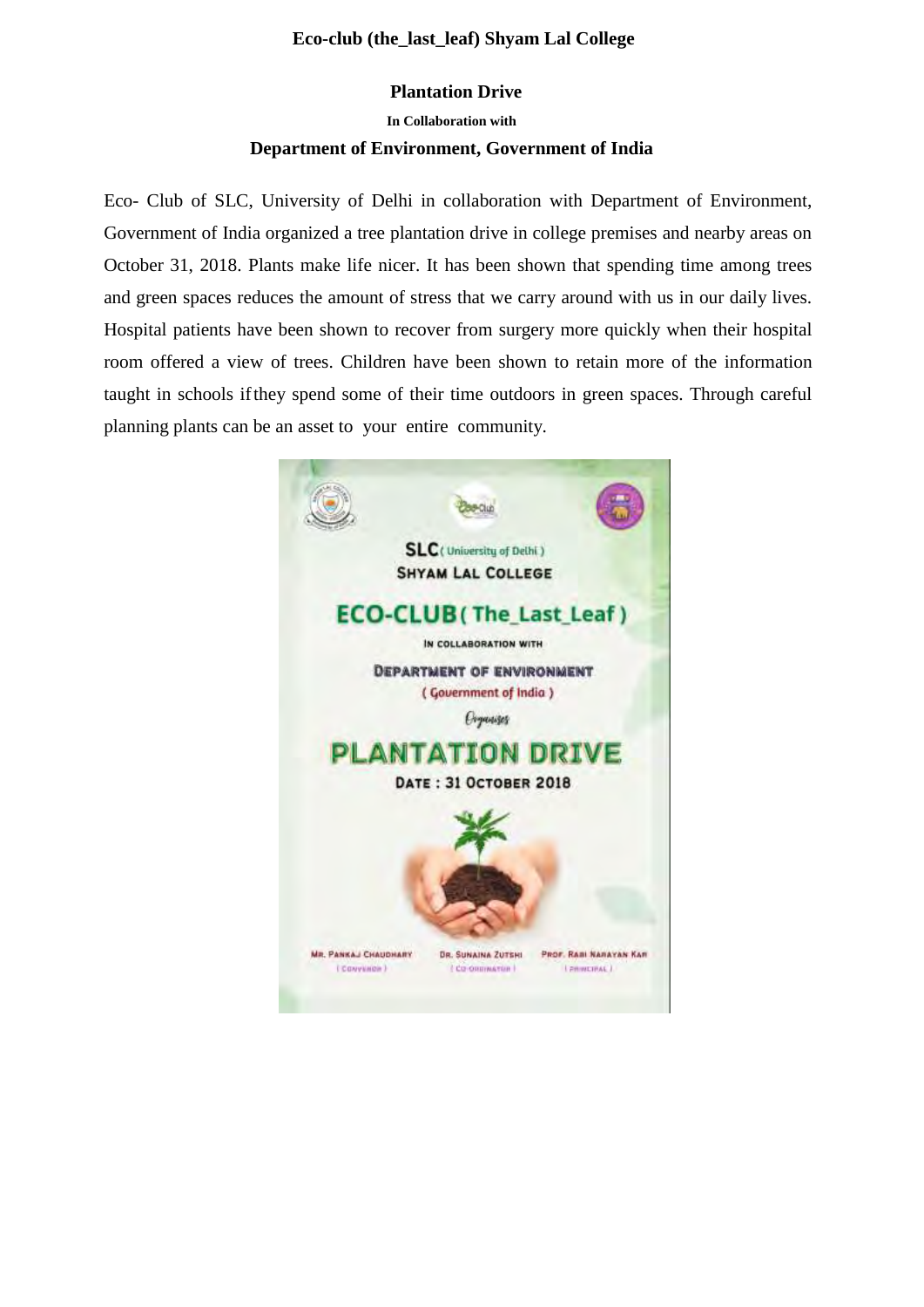They absorb harmful gases and emit oxygen resulting in an increase in oxygen supply. Plantation drive was organized by the Eco Club students more than 45 students participated in this drive in college as well as outside the campus (31st Oct 2018) to create awareness and spread the message of saving our planet "Protecting our environment is the need of the hour". Students sow more than 250 saplings of herbal and other plant saplings. The main objective behind these initiatives was an effort to aware students of different courses about the plants and their importance in nature. This drive was a huge success empowering students with substantial knowledge of environment and plants and simultaneously enhancing their social skills.

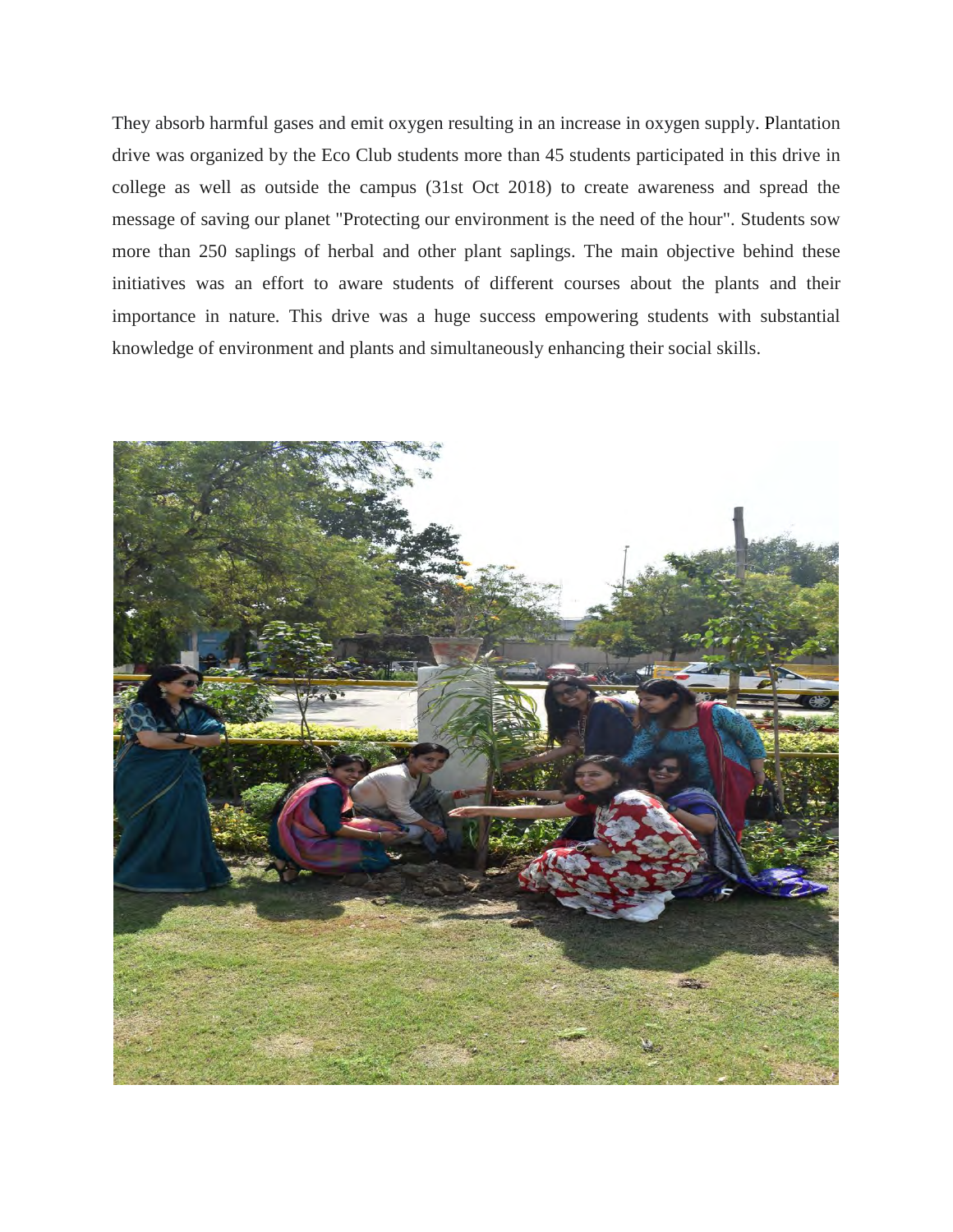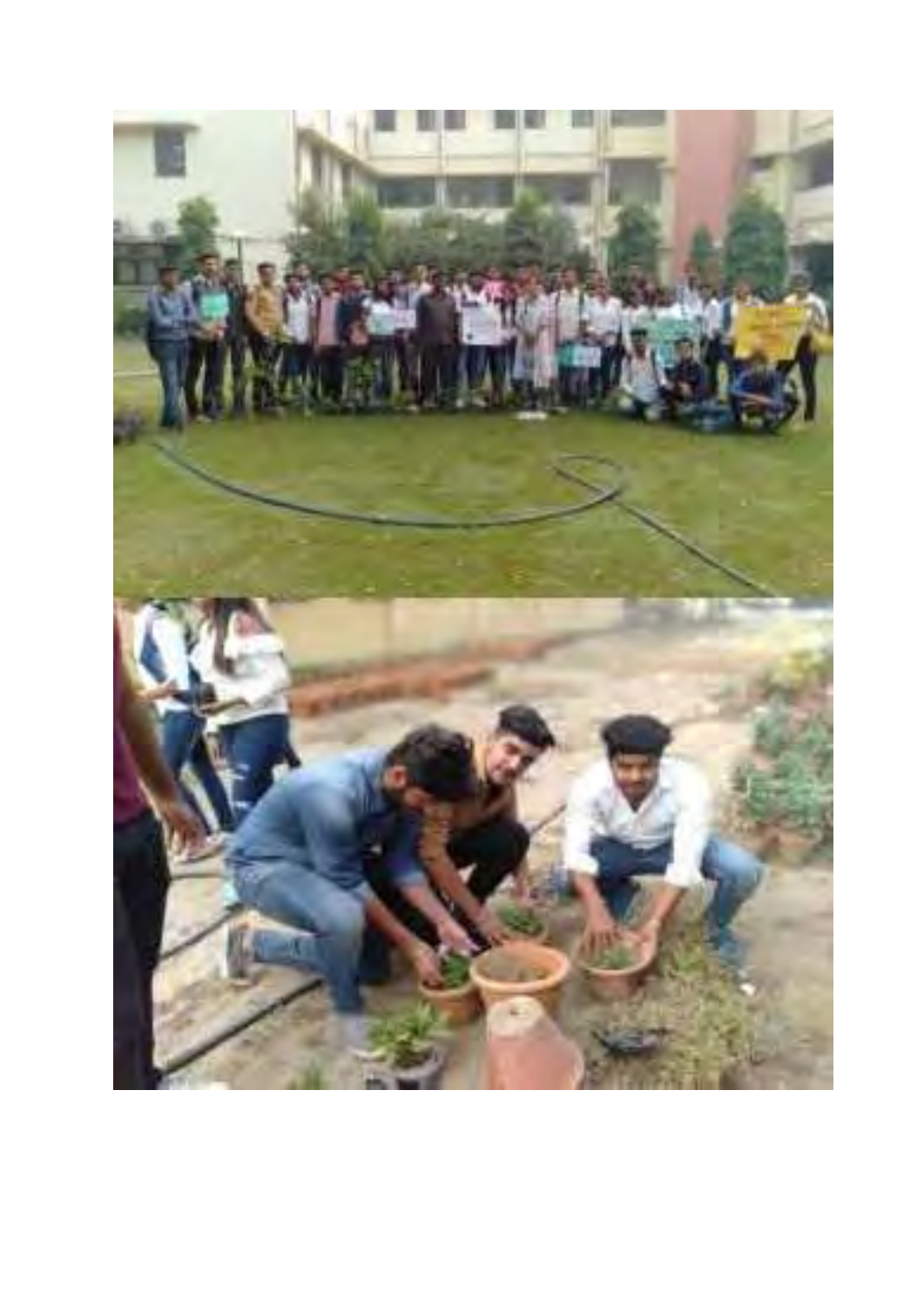